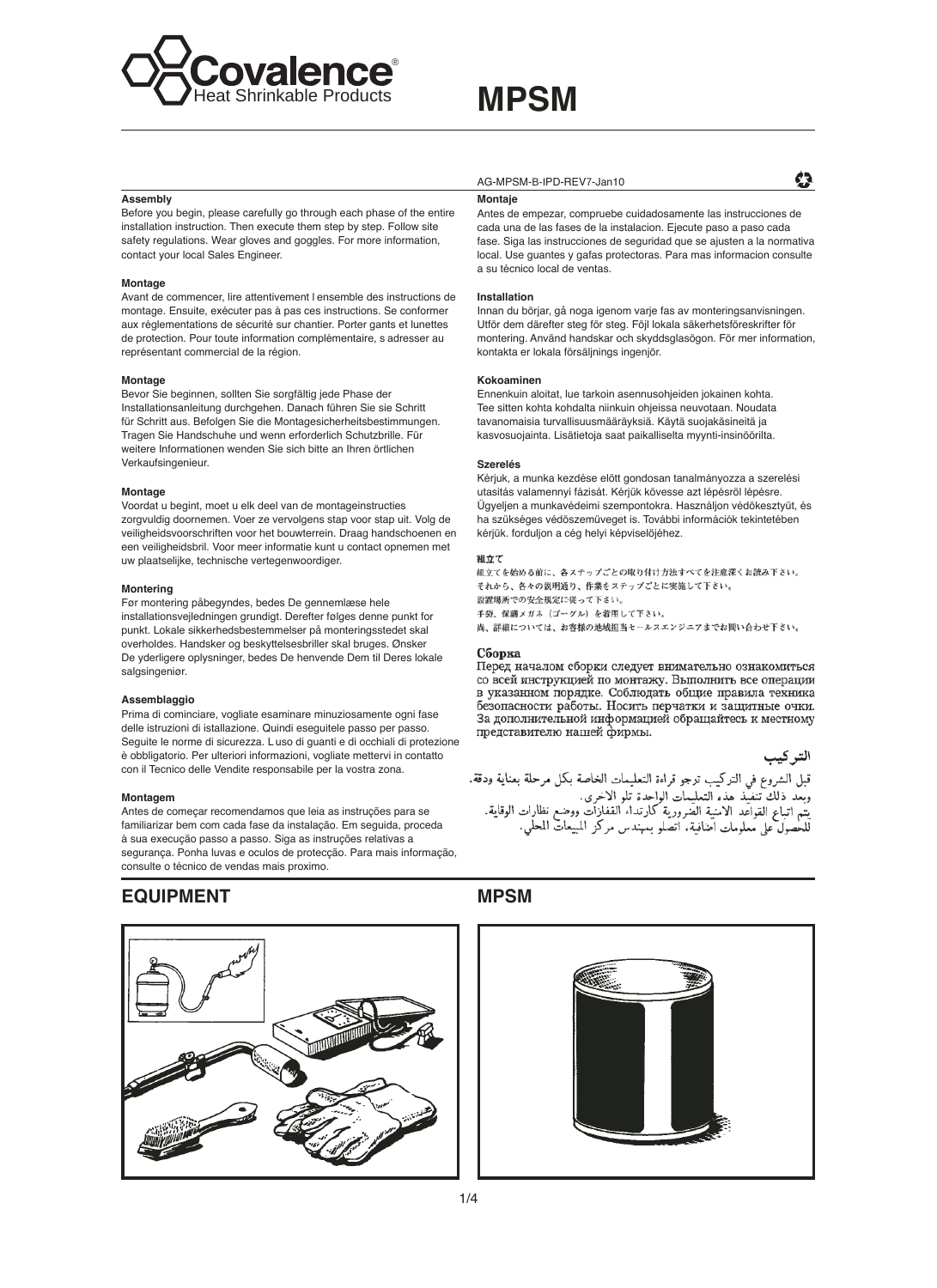### **MPSM**

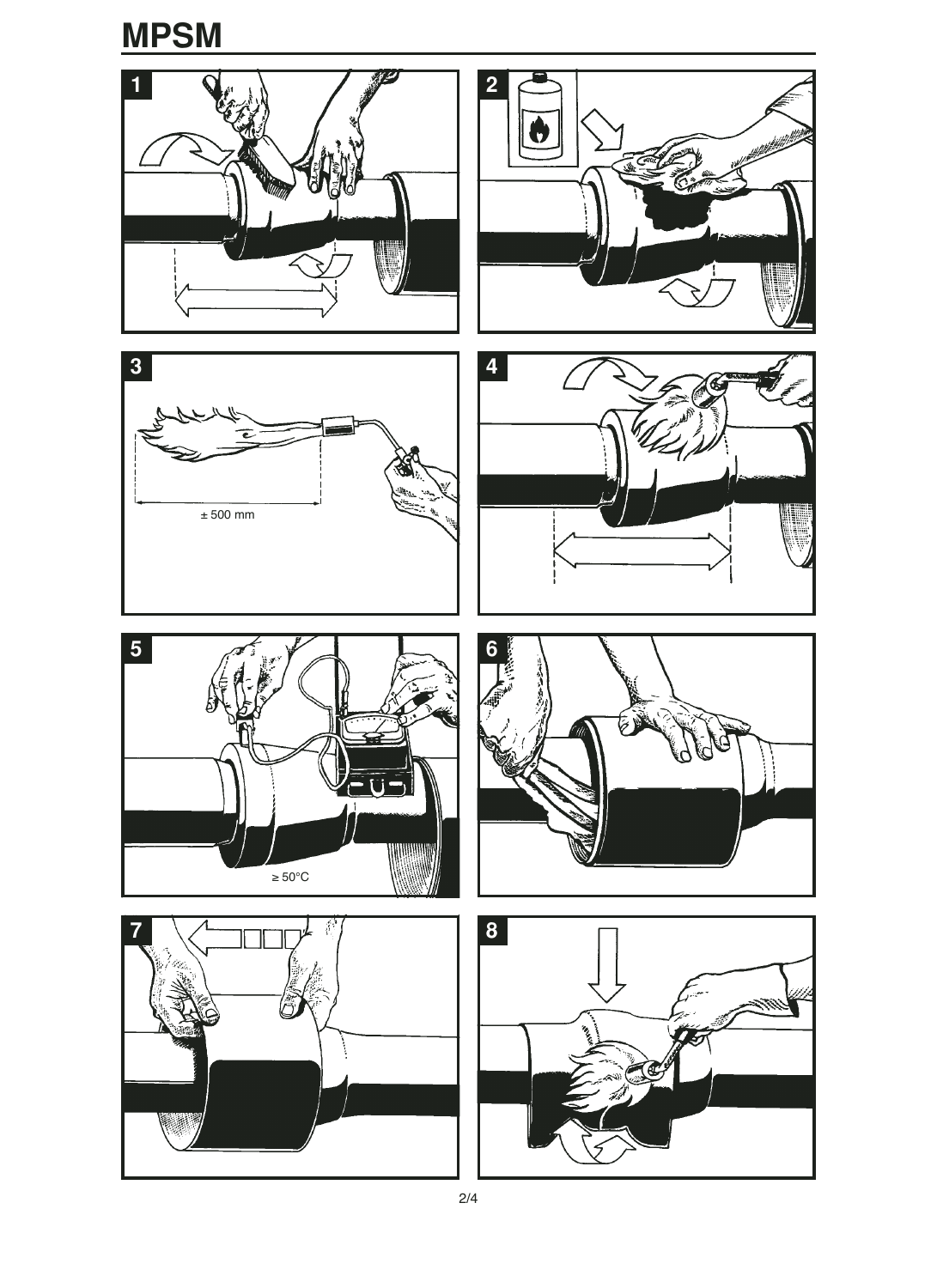# **MPSM**